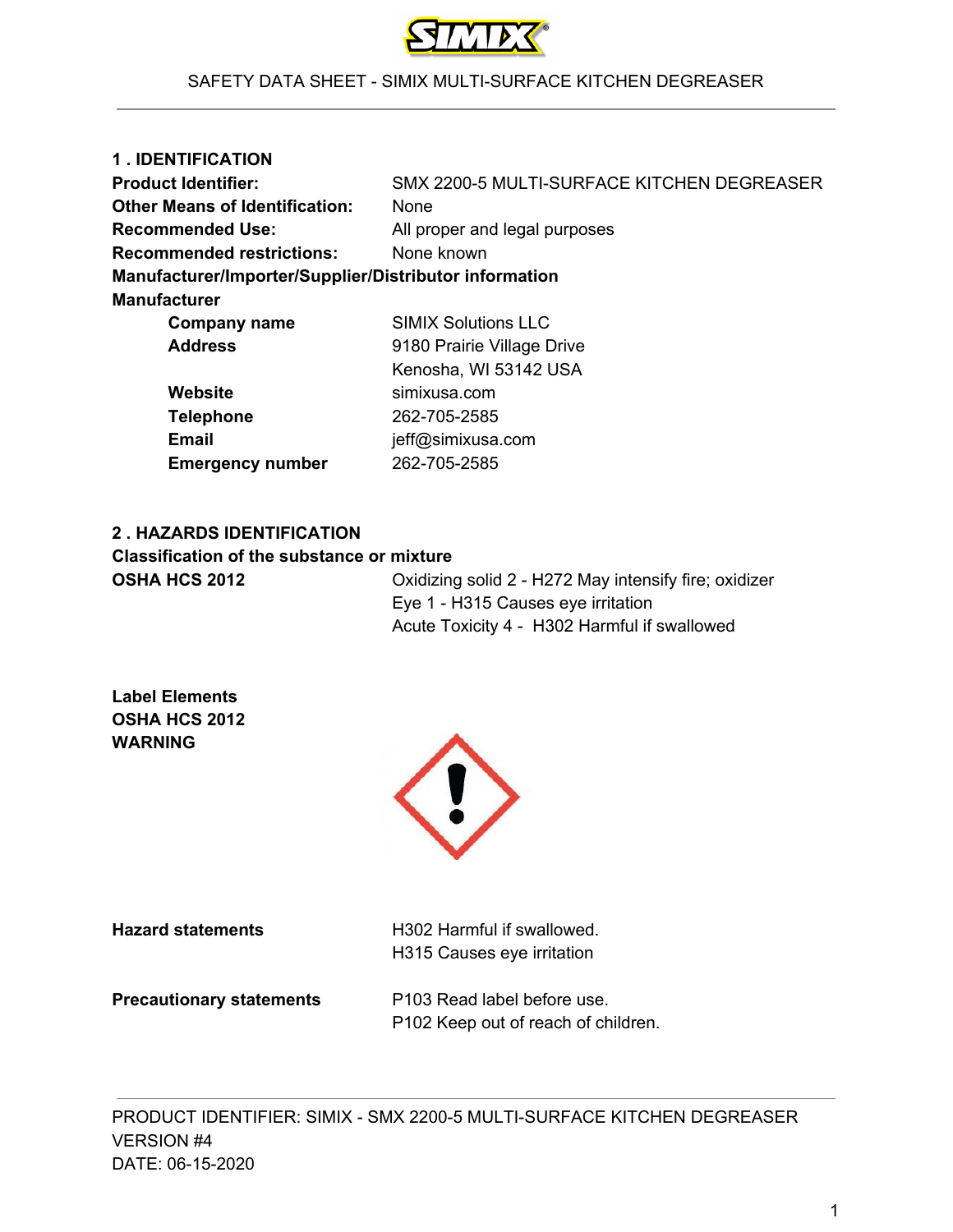

| <b>Response</b>                              | P370+P378 In case of fire, use appropriate media for extinction<br>P312 Call a doctor or POISON CENTER if you feel unwell. |
|----------------------------------------------|----------------------------------------------------------------------------------------------------------------------------|
| <b>Storage/Disposal</b>                      | P501 Dispose of contents/container in accordance with local/<br>regional/national/international regulation                 |
| <b>Other hazards</b><br><b>OSHA HCS 2012</b> | Under United States Regulations (29 CFR 1910.1200 Hazard<br>Communication Standard), this product is considered hazardous  |

| <b>According to WHMIS</b>                         |
|---------------------------------------------------|
| <b>Classification of the substance or mixture</b> |
| D <sub>2</sub> B Other toxic effects              |
|                                                   |

**Label elements WHMIS**



D2B Other toxic effects: Eye Irritation — Reversible damage

|       | Other hazards |
|-------|---------------|
| WHMIS |               |

**WHMIS In Canada, the product mentioned above is considered hazardous under the Workplace Hazardous Materials Information System (WHMIS).**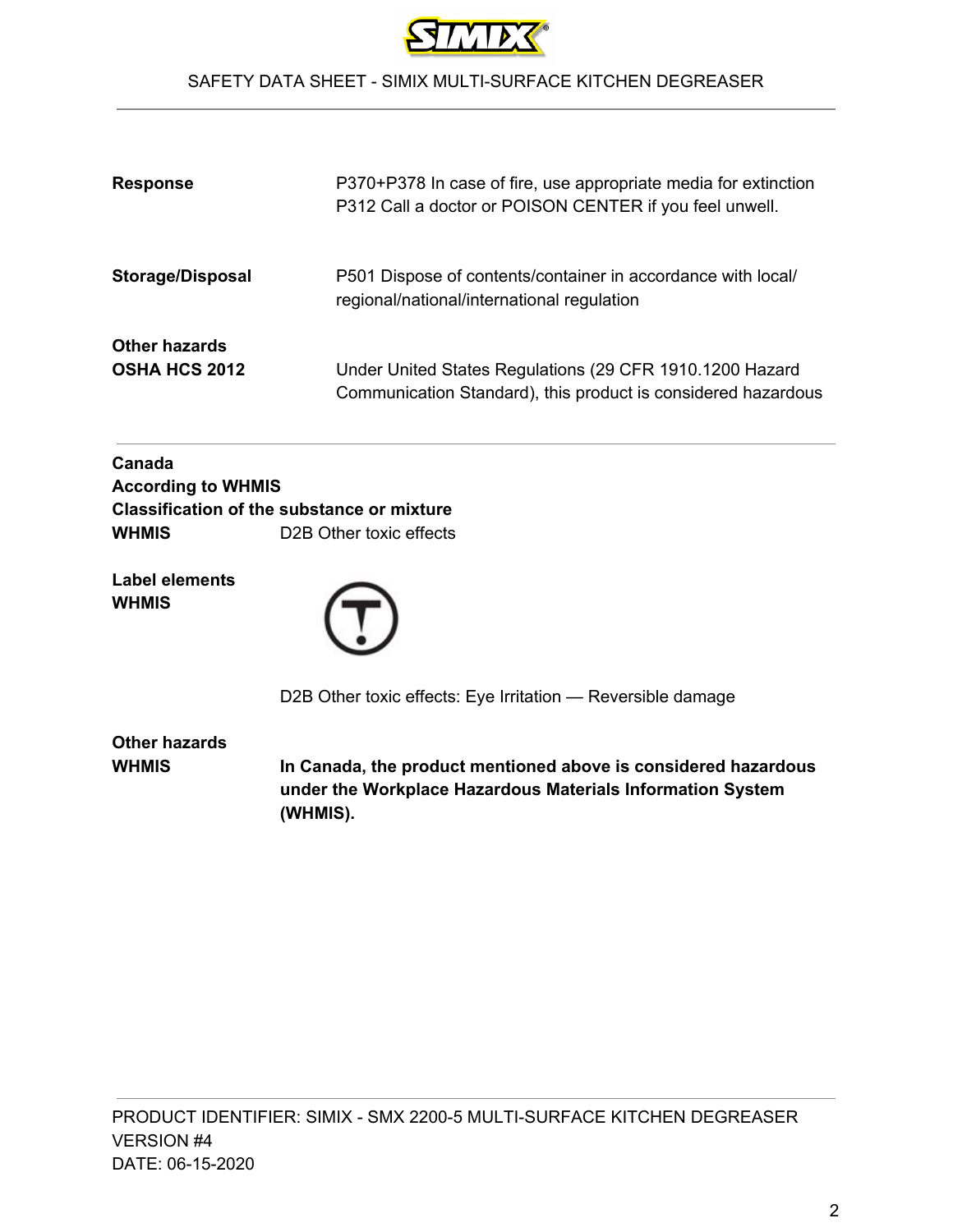

**Other information NFPA**



# **3. COMPOSITION / INFORMATION ON INGREDIENTS**

**Substances** Material does not meet the criteria of a substance. **Mixtures**

| Chemical<br>name                      | <b>Identifiers</b>           | $\%$<br>weight | LD50/LC50                                                                                                                                              | Classifications<br>According to<br>Regulation/Directive                                                              | Comments   |
|---------------------------------------|------------------------------|----------------|--------------------------------------------------------------------------------------------------------------------------------------------------------|----------------------------------------------------------------------------------------------------------------------|------------|
| Sodium<br>carbonate                   | <b>CAS</b><br>497-19-8       | 10-40%         | Inhalation, rat:<br>$2.3$ mg/l;<br>Oral, rat: LD50<br>$= 4090$ mg/kg                                                                                   | <b>OSHA HCS 2012:</b><br>Eye irritation 2, H319                                                                      | <b>NDA</b> |
| Sodium<br>metasilicate<br>(anhydrous) | <b>CAS</b><br>6834-92-0      | 10-40%         | Oral, rat: LD50<br>$= 1152 - 1349$<br>mg/kg bw<br>Inhalation<br>$LC50$ (rat)<br>$>2.06$ g/m <sup>3</sup><br>Dermal LD50<br>$(rat) > 5000$ mg/k<br>g bw | <b>OSHA HCS 2012:</b><br>Skin corrosion 1B,<br>H314; Eye damage 1,<br>H335; STOT SE 3,<br>H290; Metal corrosion<br>1 | <b>NDA</b> |
| Sodium<br>percarbonate                | CAS<br>15630-89-<br>4        | 10-40%         | Oral, mouse:<br>$LD50 = 2200$<br>mg/kg                                                                                                                 | <b>OSHA HCS 2012:</b><br>Ox. Liq. 2, H272;<br>Acute Tox. 3, H301;<br>Eye Dam. 1, H318;<br>Skin Irrit. 2, H315        | <b>NDA</b> |
| Titanium<br>dioxide                   | <b>CAS</b><br>13463-67-<br>7 | $< 0.01\%$     | Oral, rat: LD50<br>$> 10$ g/kg                                                                                                                         | <b>OSHA HCS 2012:</b><br><b>Skin Irrit, 2, H317</b>                                                                  | <b>NDA</b> |

**Any concentration shown as a range is to protect confidentiality or is due to batch variation. There are no additional ingredients present which, with the current knowledge of the supplier and in the concentrations applicable, are classified as hazardous to the health or to the environment, and hence require reporting in this section.**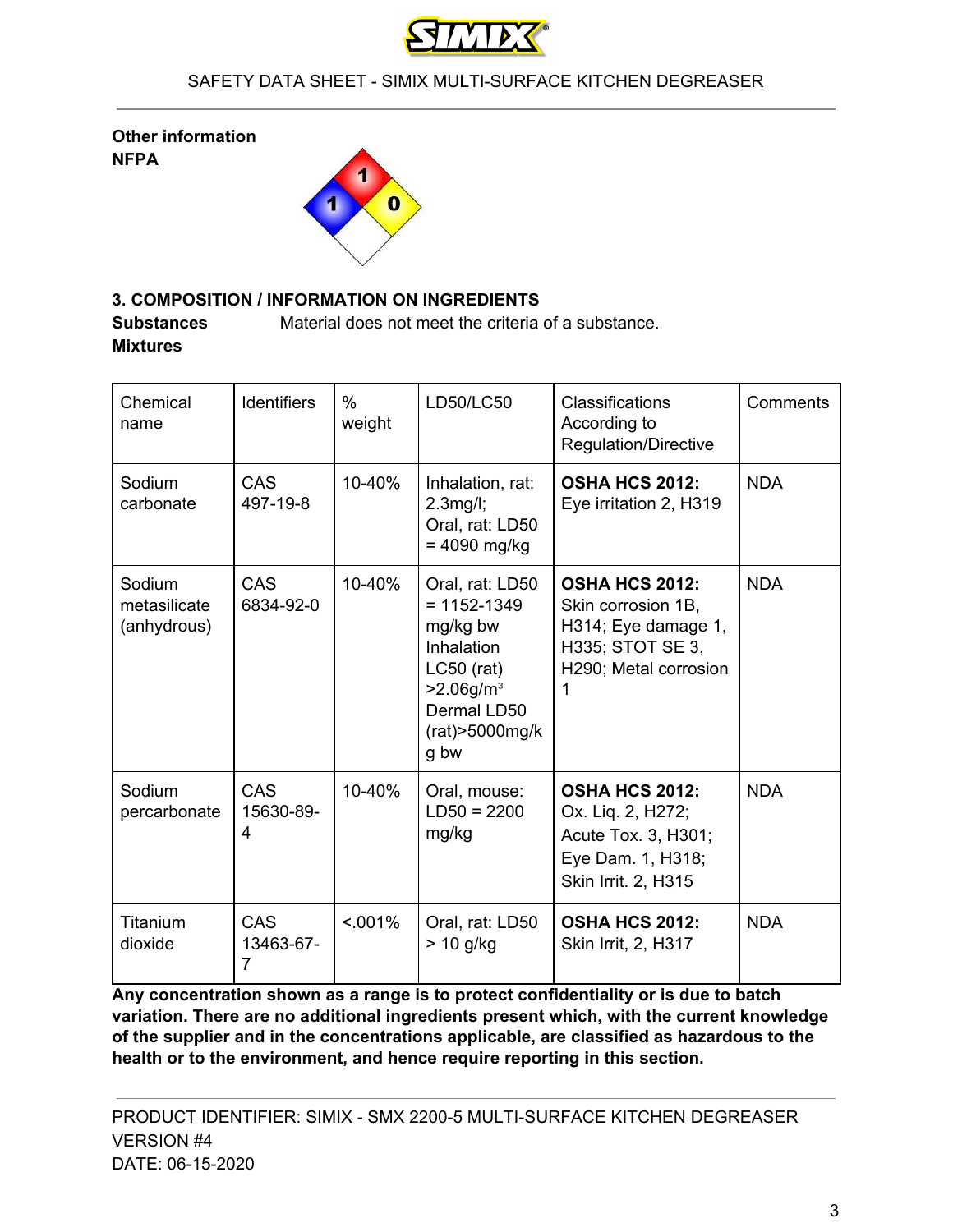

#### **4. FIRST-AID MEASURES Description of first-aid measures**

- **Eye** In case of eye contact, rinse cautiously with water for several minutes. Remove contact lenses, if present and easy to do. Continue rinsing. Seek immediate medical attention.
- **Ingestion** If swallowed, do not induce vomiting. Give a glass of water. Do not give anything by mouth to an unconscious person. Seek immediate medical attention.

**Most important symptoms and effects, both acute and delayed** Refer to Section 11 - Toxicological Information.

**Indication of any immediate medical attention and special treatment needed Notes to Physician:** All treatments should be based on observed signs and symptoms of distress in the patient. Consideration should be given to the possibility that overexposure to materials other than this product may have occurred.

# **5 . FIRE FIGHTING MEASURES**

**Suitable Extinguishing Media:** Carbon dioxide, dry chemical, foam and water fog.

## **Special hazards arising from the substance or mixture Unusual Fire and Explosion Hazards**

This material will not burn, but decomposition will release oxygen which will increase the explosive limits and burning rate of flammable vapours.

# **Hazardous Combustion Products:** None known.

**Special Protective Equipment and Precautions for Firefighters:** When fighting a major fire wear self-contained breathing apparatus and protective equipment.

# **6 . ACCIDENTAL RELEASE MEASURES**

# **Methods and Materials for Containment, Clean Up of Spill:**

Use a broom and dust pan to scoop up powder. Throw in trash can.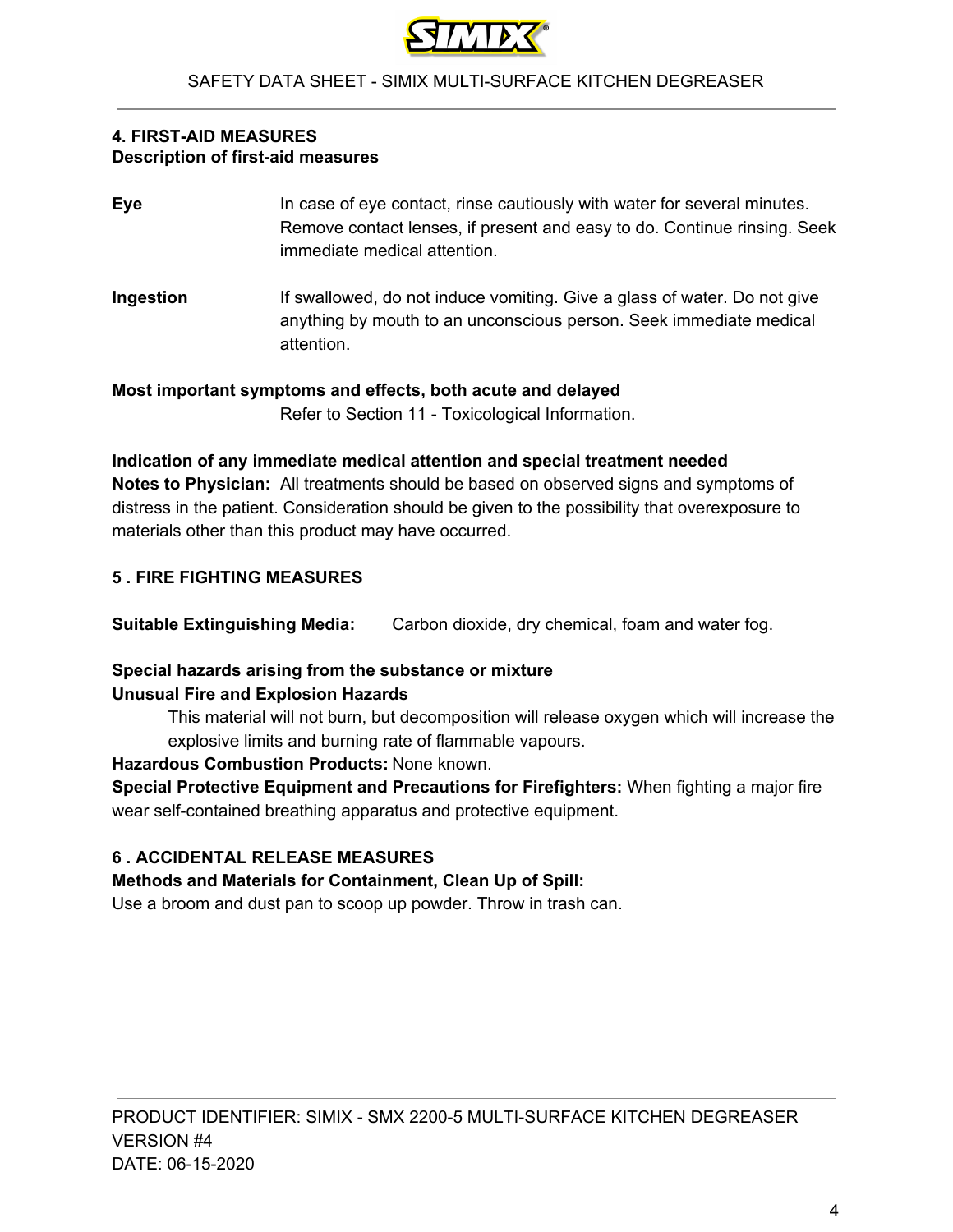

#### **7. HANDLING AND STORAGE HANDLING**

Wash hands thoroughly after use.

## **STORAGE**

Keep container closed when not in use. Avoid storing next to strong acids. Store in a cool, dry areas. Avoid strong near strong acids.

## **8 . EXPOSURE CONTROLS/PERSONAL PROTECTION**

Exposure guidelines:

|                                                    | <b>ACGIH</b>       | Canada<br>Ontario  | Canada<br>Quebec   | <b>NIOSH</b>            | <b>OSHA</b>                                                                   |
|----------------------------------------------------|--------------------|--------------------|--------------------|-------------------------|-------------------------------------------------------------------------------|
| Titanium<br>dioxide<br>13463-67-7                  | 10 mg/m $3$<br>TWA | 10 mg/m $3$        | 10 mg/m $3$        | 5,000 mg/m <sup>3</sup> | 15 mg/m $3$ TWA                                                               |
| Sodium<br>carbonate<br>497-19-8                    | not<br>established | not listed         | not listed         | none listed             | none listed                                                                   |
| Sodium<br>metasilicate<br>(anhydrous)<br>6834-92-0 | none listed        | not listed         | not listed         | none listed             | Recommended<br>by analogy with<br>sodium<br>hydroxide: 2<br>mg/m <sup>3</sup> |
| Sodium<br>percarbonate<br>15630-89-4               | not<br>established | not<br>established | not<br>established | not<br>established      | not listed                                                                    |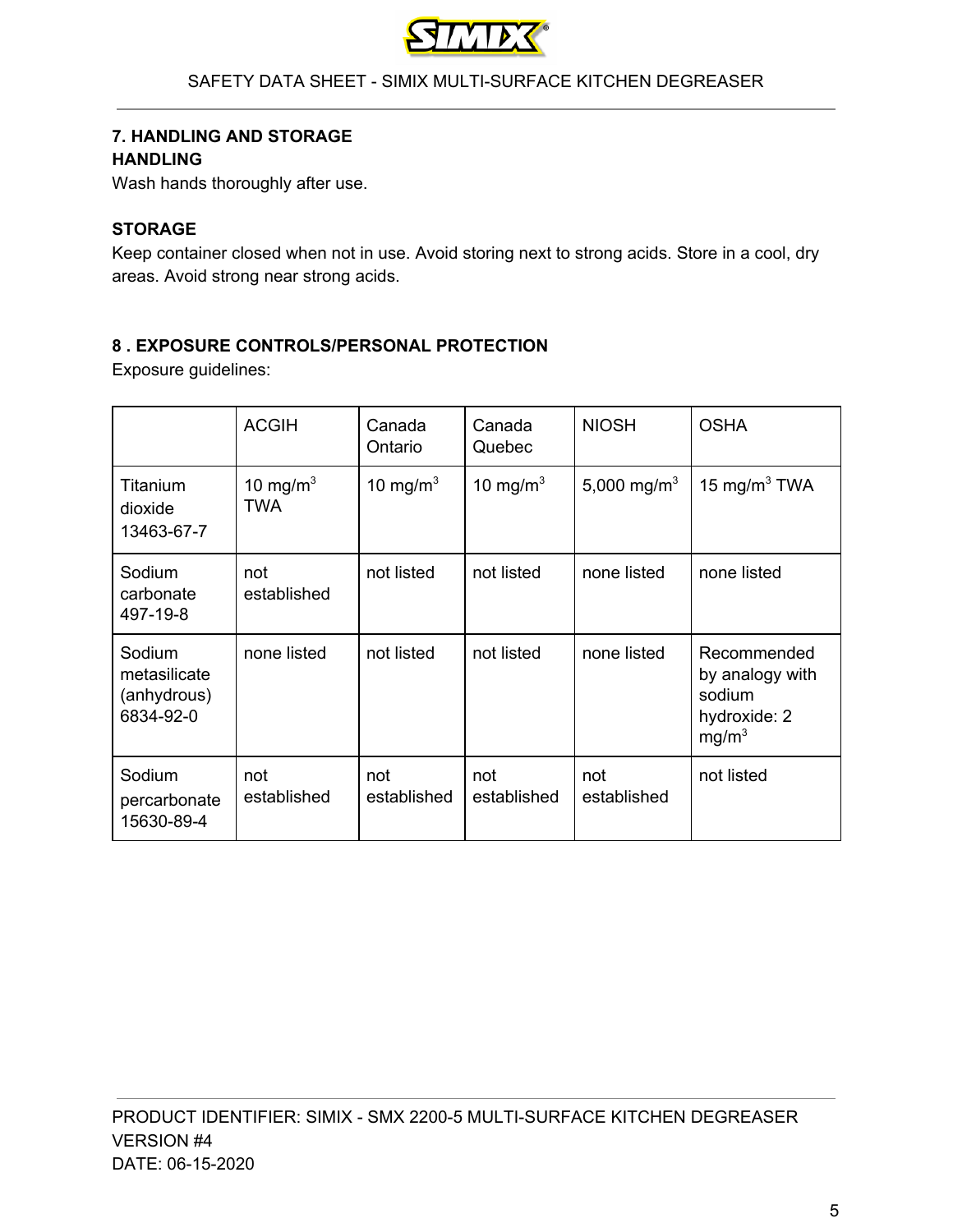

#### **Exposure Controls**

#### **Engineering Measures**

Distribution, Workplace and Household Settings: It is always recommended to use proper gloves, eye protection and respiratory protection anytime you are working with cleaning chemicals on an as needed basis. Ensure adequate ventilation

Product Manufacturing Plant (needed at Product-Producing Plant ONLY): Where reasonably practicable this should be achieved by the use of local exhaust ventilation and good general extraction

#### **Personal Protective Equipment**

#### **Eye Protection**

Distribution, Workplace and Household Settings: No special protective equipment required

Product Manufacturing Plant (needed at Product-Producing Plant ONLY): Use appropriate eye protection

#### **Hand Protection**

Distribution, Workplace and Household Settings: No special protective equipment required

Product Manufacturing Plant (needed at Product-Producing Plant ONLY): Protective gloves

#### **Skin and Body Protection**

Distribution, Workplace and Household Settings: No special protective equipment required

Product Manufacturing Plant (needed at Product-Producing Plant ONLY): Wear suitable protective clothing

#### **Respiratory Protection**

Distribution, Workplace and Household Settings: No special protective equipment required

Product Manufacturing Plant (needed at Product-Producing Plant ONLY): In case of insufficient ventilation wear suitable respiratory equipment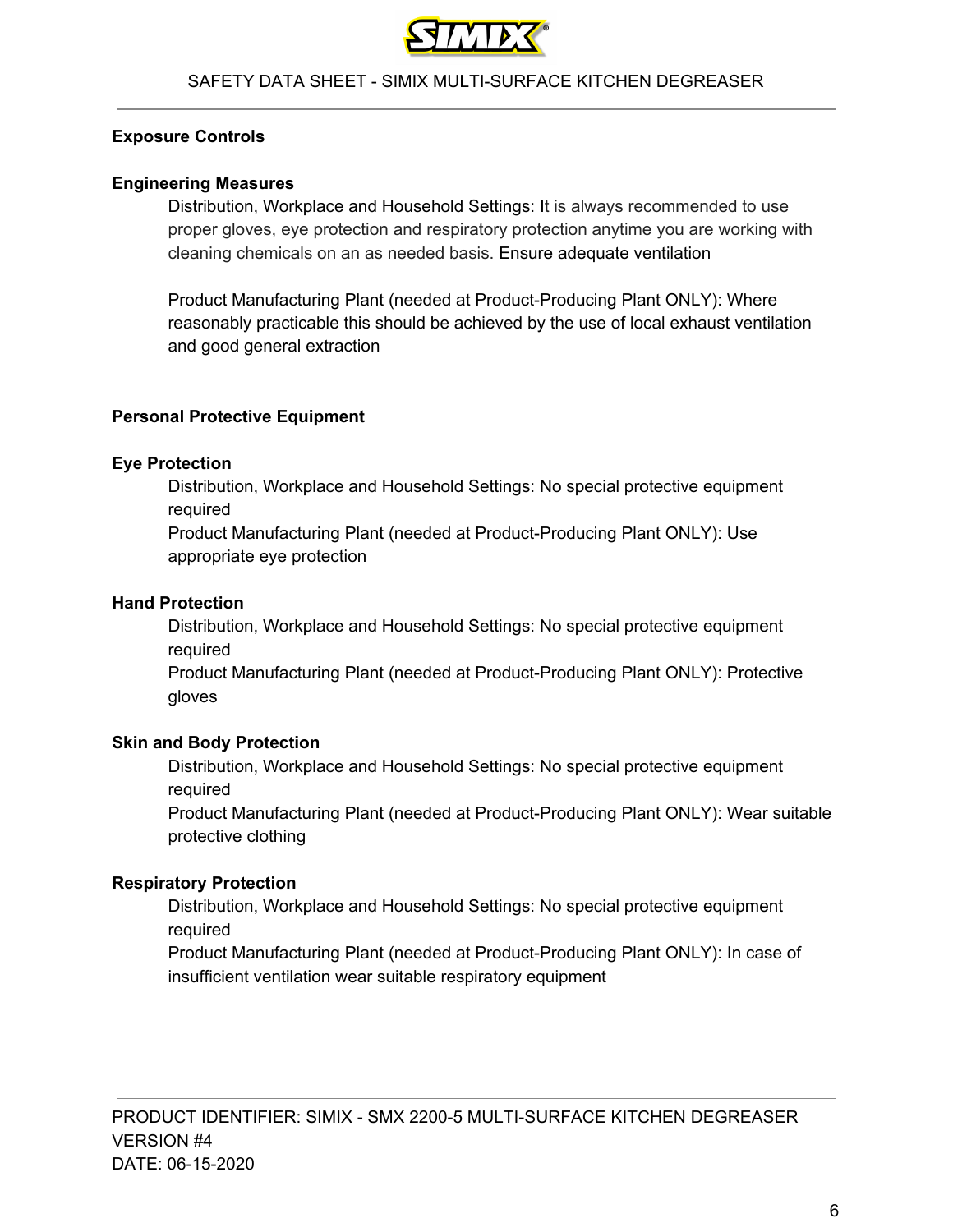

#### **9 . PHYSICAL AND CHEMICAL PROPERTIES**

**Physical form:** Powder **Appearance/Description:** White powder **Colour:** White **Odor:** Not determined **Odor threshold:** Not determined **Taste**: Not relevant **Particulate size:** Not determined **Aerosol type:** Not relevant

**General properties: Initial Boiling Point/Boiling Range:** Not determined **Melting point/Melting range:** Not determined **Decomposition temperature:** Data lacking **Heat of decomposition:** Data lacking **pH-Value (1 g/l) :** 12- 13 **Specific gravity:** Data lacking **Relative density:** Data lacking **Density:** Not determined **Bulk density:** Not determined **Water solubility:** Soluble **Solvent solubility**: Data lacking **Viscosity:** Not relevant **Explosive properties:** Classification criteria not met **Oxidizing properties:** Classification criteria not met

**Volatility Vapour Pressure:** Not applicable **Vapor density:** Not applicable **Evaporation Rate:** Not applicable **VOC:** Not applicable **Volatiles:** Data lacking

**Flammability Flash Point:** Not applicable **UEL:** Not applicable **LEL:** Not applicable **Self-Accelerating Decomposition Temperature (SADT):** Data lacking **Heat of Combustion (ΔHc):** Not applicable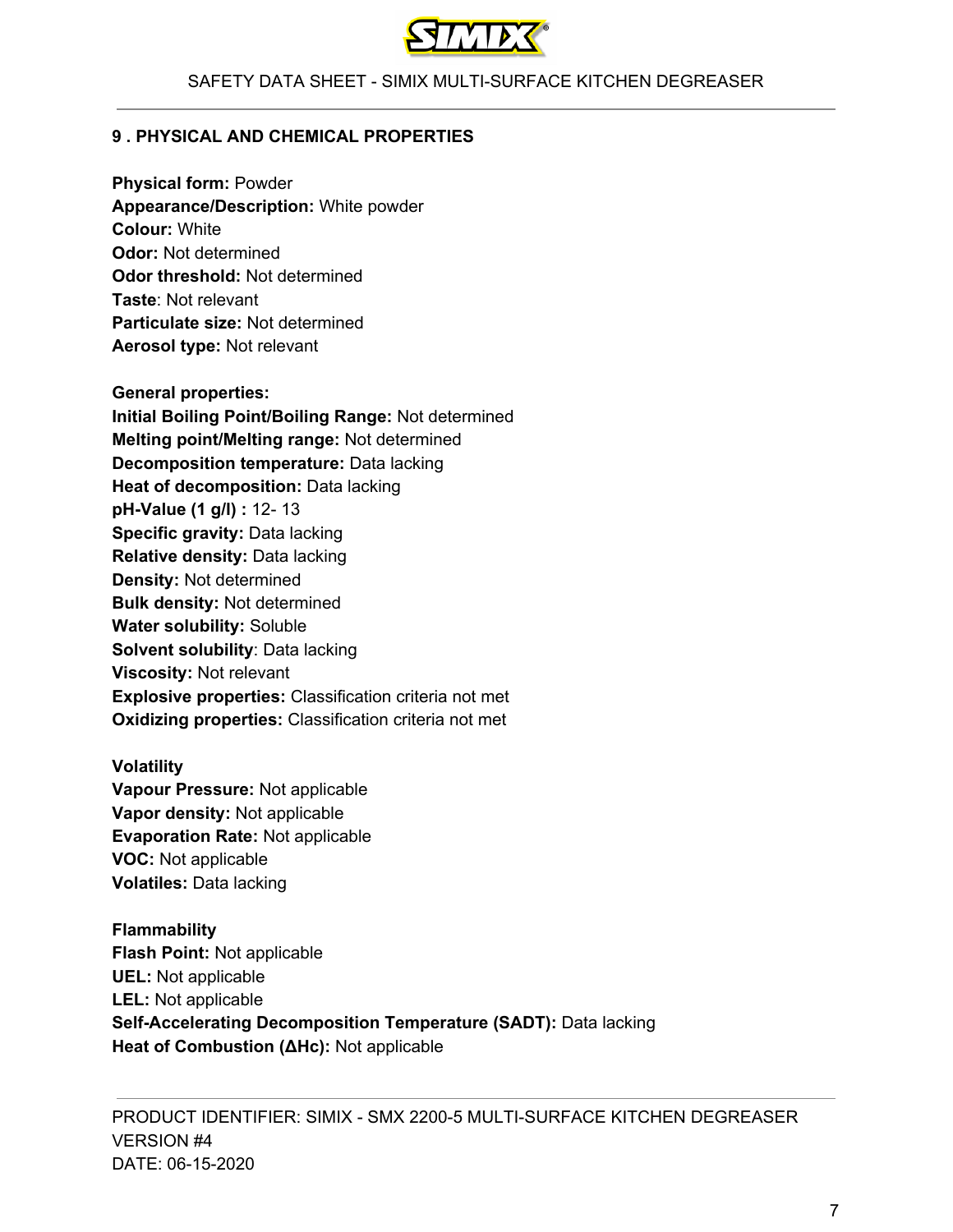

**Burning Time:** Not applicable **Flame Duration:** Not applicable **Flame height:** Not applicable **Flame extension:** Not applicable **Ignition distance:** Not applicable **Flammability:** Contact with combustible material may cause fire.

**Environmental Half-Life:** Data lacking **Octanol/Water Partition:** Data lacking **Coefficient of water/oil distribution:** Data lacking **Bioaccumulation Factor**: Data lacking **Bioconcentration Factor:** Data lacking **Biochemical Oxygen Demand:** Data lacking **Chemical Oxygen Demand:** Data lacking **Persistence:** Data lacking **Degradation:** Data lacking

| <b>10. STABILITY AND REACTIVITY</b>       |                                                                      |
|-------------------------------------------|----------------------------------------------------------------------|
| <b>Reactivity</b>                         | No dangerous reaction known under conditions of<br>normal use.       |
| <b>Chemical stability</b>                 | Stable at ambient temperature and under normal<br>conditions of use. |
| <b>Possibility of hazardous reactions</b> | Hazardous polymerisation will not occur.                             |
| Incompatible materials                    | Strong oxidizing and reducing agents and strong<br>acids.            |
| <b>Hazardous decomposition products</b>   | No hazardous decomposition products known.                           |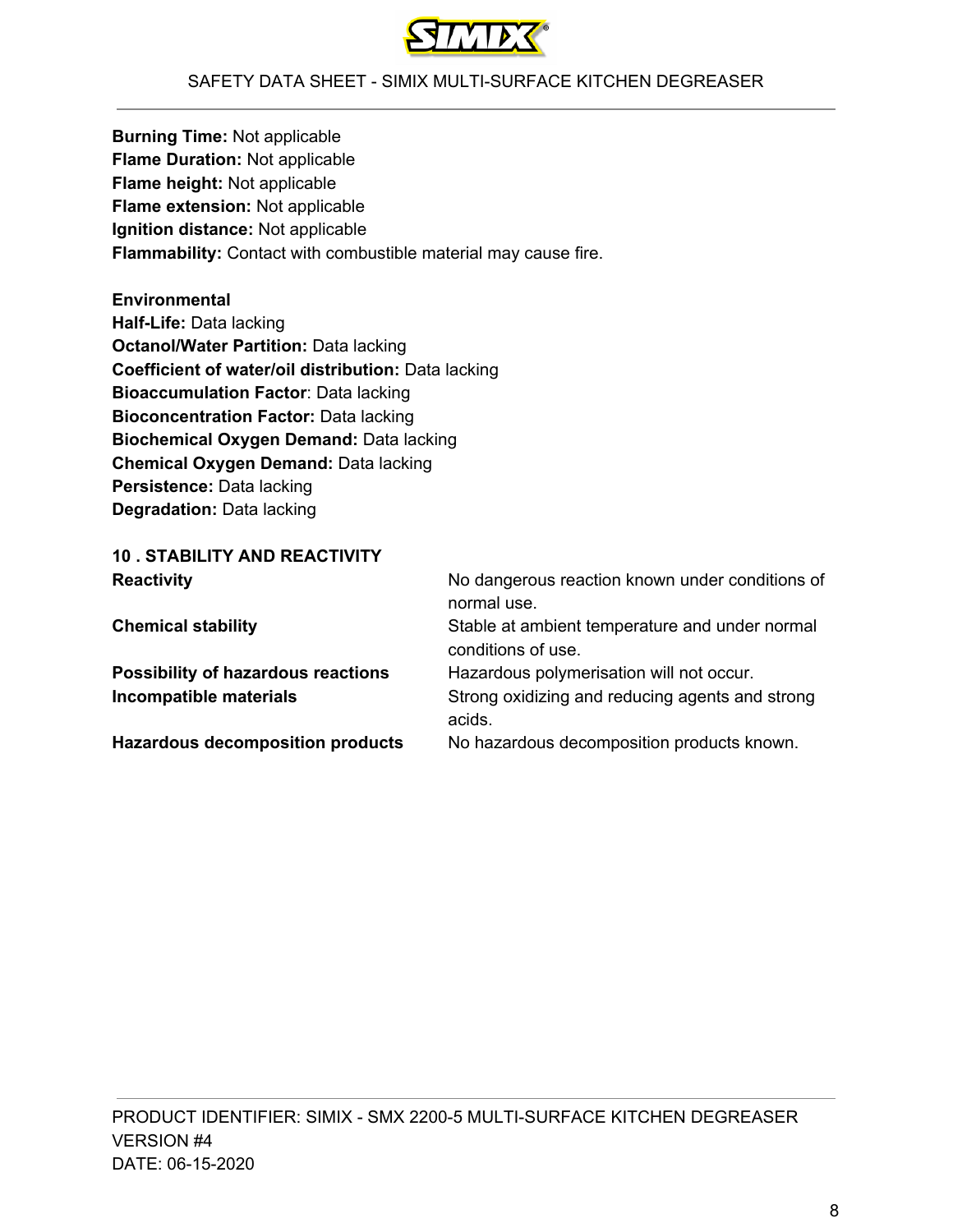

# **11 . TOXICOLOGICAL INFORMATION Information on toxicological effects**

| <b>Component name</b>              | <b>CAS</b> | Data                                                                                                                         |
|------------------------------------|------------|------------------------------------------------------------------------------------------------------------------------------|
| Sodium carbonate                   | 497-19-8   | Oral LD50 = $4090$ mg/kg (rat)<br>Inhalation LC50 = $2.3$ mg/l (rat)                                                         |
| Sodium metasilicate<br>(anhydrous) | 6834-92-0  | Oral, rat: LD50 = $1152-1349$ mg/kg bw<br>Inhalation LC50 (rat) $>2.06$ g/m <sup>3</sup><br>Dermal LD50 (rat) > 5000mg/kg bw |
| Sodium percarbonate                | 15630-89-4 | Oral, mouse: $LD50 = 2200$ mg/kg                                                                                             |
| Titanium dioxide                   | 13463-67-7 | Oral, rat: $LD50 > 10$ g/kg                                                                                                  |

| <b>GHS Properties</b>            | <b>Classification</b>             |
|----------------------------------|-----------------------------------|
| Acute toxicity                   | No data available                 |
| Aspiration hazard                | Harmful if swallowed.             |
| Carcinogenicity                  | No data available                 |
| <b>Germ Cell Mutagenicity</b>    | No data available                 |
| Respiratory sensitization        | May cause respiratory irritation. |
| Serious eye damage/Irritation    | Causes eye irritation.            |
| Skin corrosion/Irritation        | No evidence.                      |
| Skin sensitization               | No evidence.                      |
| STOT-SE                          | May cause respiratory irritation. |
| STOT-RE                          | No data available.                |
| <b>Toxicity for Reproduction</b> | No data available                 |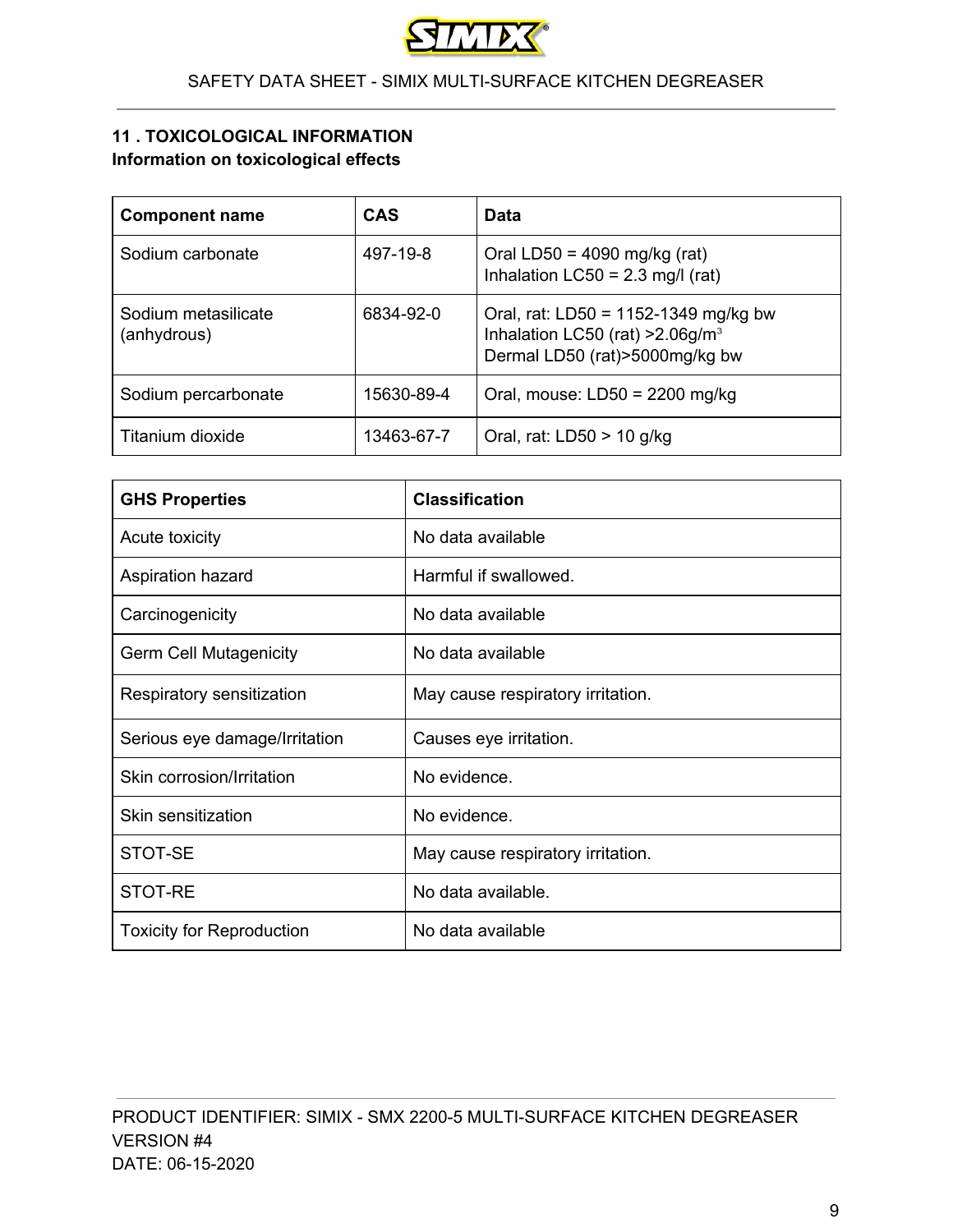

# **Route(s) of entry/exposure** Inhalation, Skin, Eye, Ingestion **Potential Health Effects**

| <b>Inhalation</b>        |                                                                                                                        |
|--------------------------|------------------------------------------------------------------------------------------------------------------------|
| Acute (Immediate)        | Breathing dust may irritate the nose and throat and cause<br>coughing and chest discomfort.                            |
| <b>Chronic (Delayed)</b> | May cause delayed lung damage.                                                                                         |
| <b>Skin</b>              |                                                                                                                        |
| Acute (Immediate)        | No evidence of short-term skin irritation.                                                                             |
| <b>Chronic (Delayed)</b> | No evidence of long-term skin irritation.                                                                              |
| <b>Eye</b>               |                                                                                                                        |
| Acute (Immediate)        | Dust will irritate the eyes and may damage the eyes.                                                                   |
| <b>Chronic (Delayed)</b> | No data available.                                                                                                     |
| Ingestion                |                                                                                                                        |
| Acute (Immediate)        | Irritating to mouth, throat and stomach. Harmful if swallowed. May<br>cause discomfort, nausea, vomiting and diarrhea. |
| <b>Chronic (Delayed)</b> | No data available.                                                                                                     |

# **12 . ECOLOGICAL INFORMATION**

| <b>Toxicity</b>                  | Material data lacking.                                       |
|----------------------------------|--------------------------------------------------------------|
| Persistence and degradability    | Material data lacking.                                       |
| <b>Bioaccumulative potential</b> | Material data lacking.                                       |
| <b>Mobility in Soil</b>          | Material data lacking.                                       |
| <b>Other adverse effects</b>     | No studies have been found.                                  |
| <b>Other Information</b>         | No data is available on the adverse effects of this material |
|                                  | on the environment.                                          |

#### **13 . DISPOSAL CONSIDERATIONS**

#### **Waste treatment methods**

| <b>Product waste</b> | Dispose of content and/or container in accordance with local, regional, |
|----------------------|-------------------------------------------------------------------------|
|                      | national, and/or international regulations.                             |
| Packaging waste      | Dispose of content and/or container in accordance with local, regional, |
|                      | national, and/or international regulations.                             |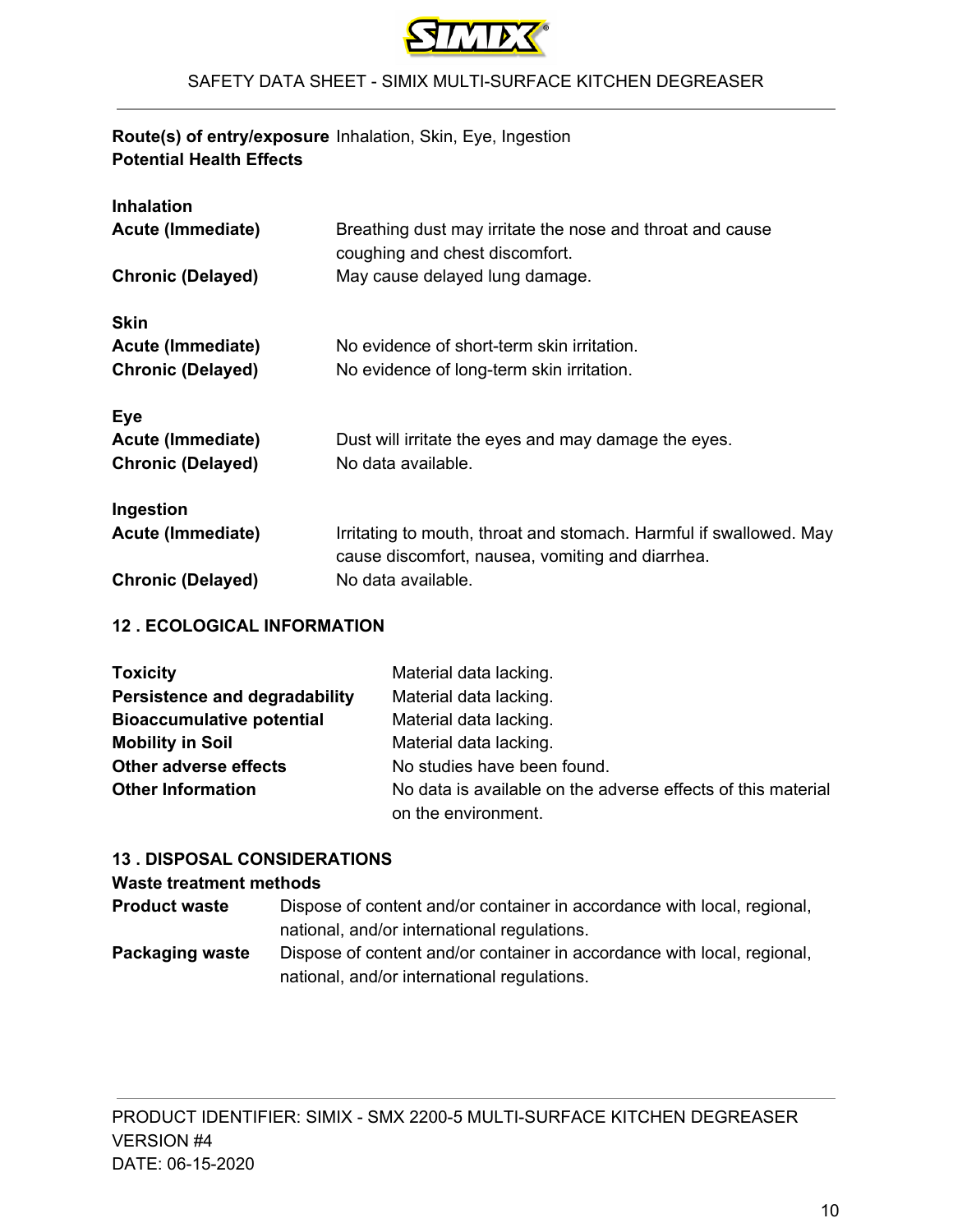

## **14 . TRANSPORT INFORMATION**

|                  | 14.1 UN<br><b>Number</b> | 14.2 UN<br>Proper<br>Shipping<br>Name | 14.3<br>Transport<br>hazard<br>class(es) | 14.4<br>Packing<br>group | 14.5<br>Environmental<br>hazards |
|------------------|--------------------------|---------------------------------------|------------------------------------------|--------------------------|----------------------------------|
| <b>DOT</b>       | <b>Not</b><br>regulated  | Not regulated                         | Not regulated                            | <b>Not</b><br>regulated  | <b>NDA</b>                       |
| <b>TDG</b>       | <b>Not</b><br>regulated  | Not regulated                         | Not regulated                            | <b>Not</b><br>regulated  | <b>NDA</b>                       |
| <b>IMO/IMDG</b>  | <b>Not</b><br>regulated  | Not regulated                         | Not regulated                            | <b>Not</b><br>regulated  | <b>NDA</b>                       |
| <b>IATA/ICAO</b> | <b>Not</b><br>regulated  | Not regulated                         | Not regulated                            | <b>Not</b><br>regulated  | <b>NDA</b>                       |

**Special precautions for user** None specified. **to Annex II of MARPOL 73/78 and the IBC Code**

**Transport in bulk according** Product only provided in non-bulk containers.

#### **15 . REGULATORY INFORMATION**

**Safety, health and environmental regulations/legislation specific for the substance or mixture**

|  |  | <b>State Right To Know</b> |
|--|--|----------------------------|
|--|--|----------------------------|

| <b>Component</b>                   | <b>CAS</b> | <b>MA</b> | <b>NJ</b> | <b>PA</b> | CA        |
|------------------------------------|------------|-----------|-----------|-----------|-----------|
| Sodium carbonate                   | 497-19-8   | No        | No.       | No.       | <b>No</b> |
| Sodium metasilicate<br>(anhydrous) | 6834-92-0  | <b>No</b> | No.       | No.       | <b>No</b> |
| Sodium percarbonate                | 15630-89-4 | No        | No.       | No.       | <b>No</b> |
| Titanium dioxide (TiO2)            | 13463-67-7 | No        | Yes       | Yes       | Yes       |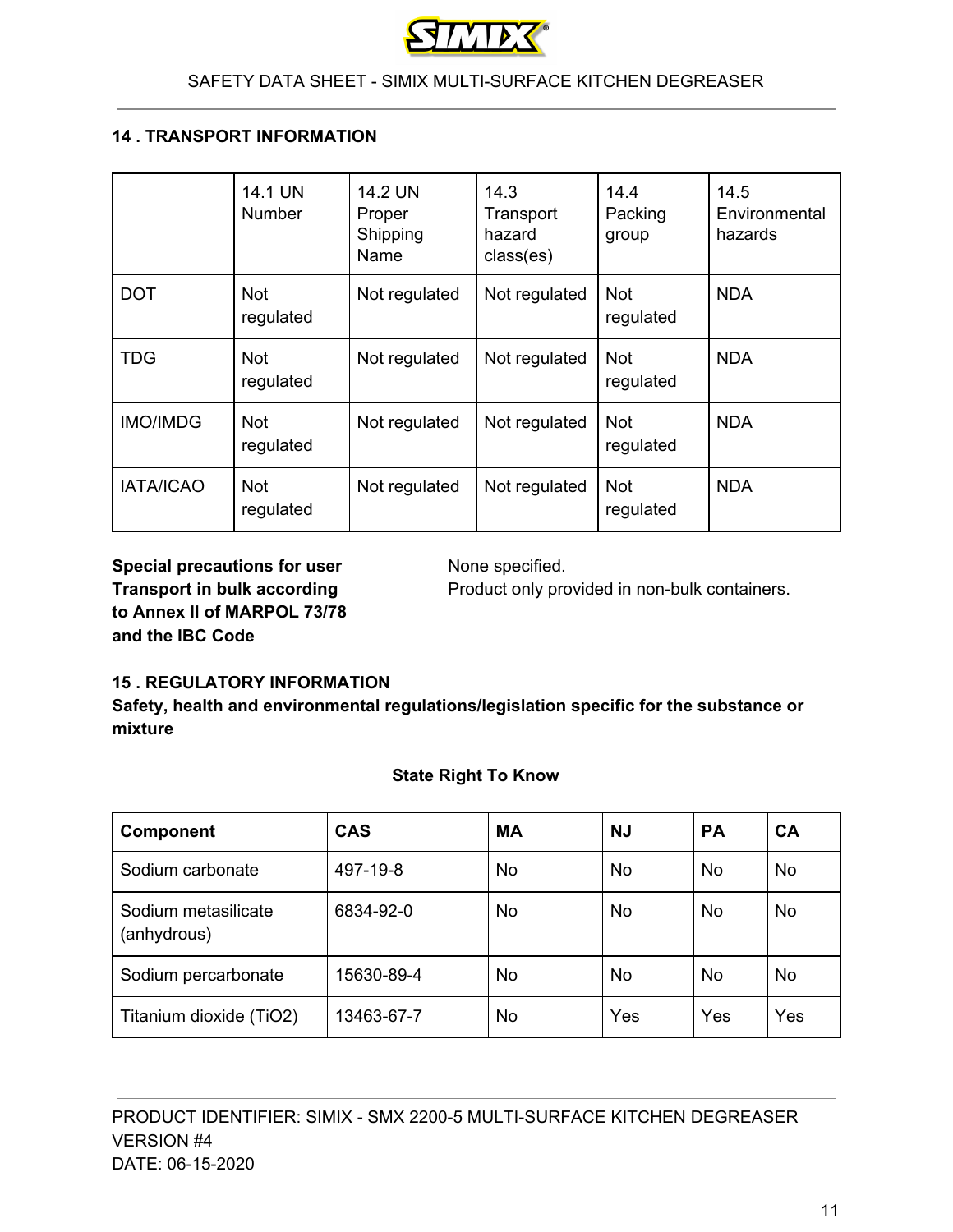

| <b>Component</b>                      | <b>CAS</b> | <b>Canada DSL</b> | <b>Canada NDSL</b> | <b>TSCA</b> |
|---------------------------------------|------------|-------------------|--------------------|-------------|
| Sodium carbonate                      | 497-19-8   | <b>No</b>         | <b>No</b>          | <b>No</b>   |
| Sodium<br>metasilicate<br>(anhydrous) | 6834-92-0  | <b>No</b>         | <b>No</b>          | <b>No</b>   |
| Sodium<br>percarbonate                | 15630-89-4 | <b>No</b>         | <b>No</b>          | <b>No</b>   |
| Carbonic acid,<br>monosodium salt     | 144-55-8   | Yes               | <b>No</b>          | <b>No</b>   |
| Alcohols, C10-14,<br>ethoxylated      | 66455-15-0 | Yes               | <b>No</b>          | <b>No</b>   |
| Silicic acid,<br>sodium salt          | 1344-09-8  | Yes               | <b>No</b>          | <b>No</b>   |
| Titanium dioxide<br>(TIO2)            | 13463-67-7 | Yes               | <b>No</b>          | <b>No</b>   |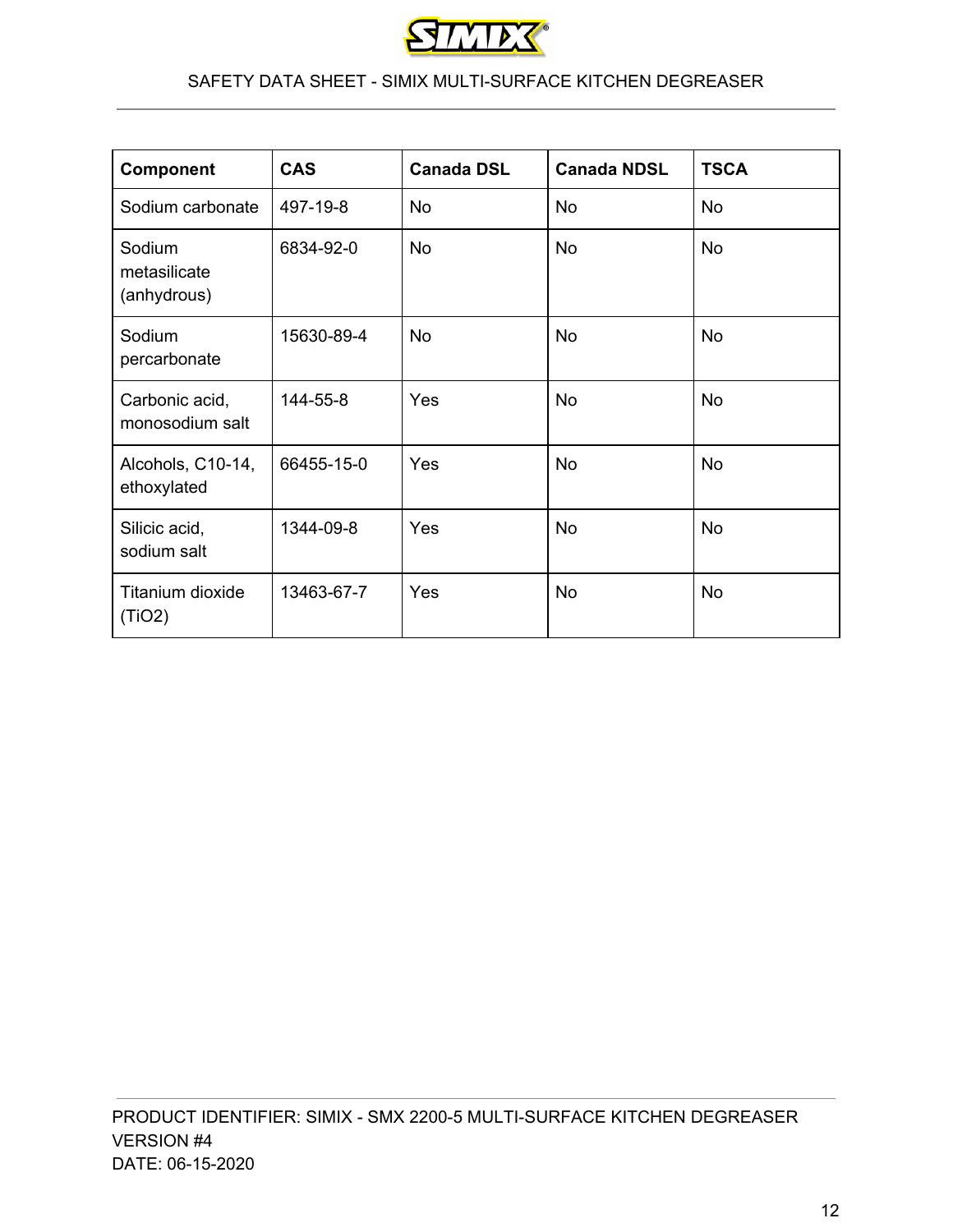

#### **Australian Inventory of Chemical Substances:**

| <b>Substance</b>                | <b>CAS</b>     |
|---------------------------------|----------------|
| Sodium carbonate                | 497-19-8       |
| Sodium percarbonate             | 15630-89-4     |
| Carbonic acid, monosodium salt  | 144-55-8       |
| Alcohols, C10-14, ethoxylated   | 66455-15-0     |
| Sodium metasilicate (anhydrous) | 6834-92-0      |
| Silicic acid, sodium salt       | 1344-09-8      |
| Sodium chloride                 | 7647-14-5      |
| Ethanol                         | $64 - 17 - 5$  |
| Titanium dioxide (TiO2)         | 13463-67-7     |
| Sulfuric acid                   | 7664-93-9      |
| Glutaral                        | $111 - 30 - 8$ |
| Methanol                        | $67 - 56 - 1$  |

# **Relevant information about individual substance inventories, where available, is given below.**

South Korea (Republic of Korea) ECL (Existing Chemicals List):

This product is listed in, or complies with, the substance inventory.

Japan ENCS (Handbook of Existing and New Chemical Substances):

This product is listed in, or complies with, the substance inventory.

Australia AICS (Australian Inventory of Chemical Substances):

This product is listed in, or complies with, the substance inventory.